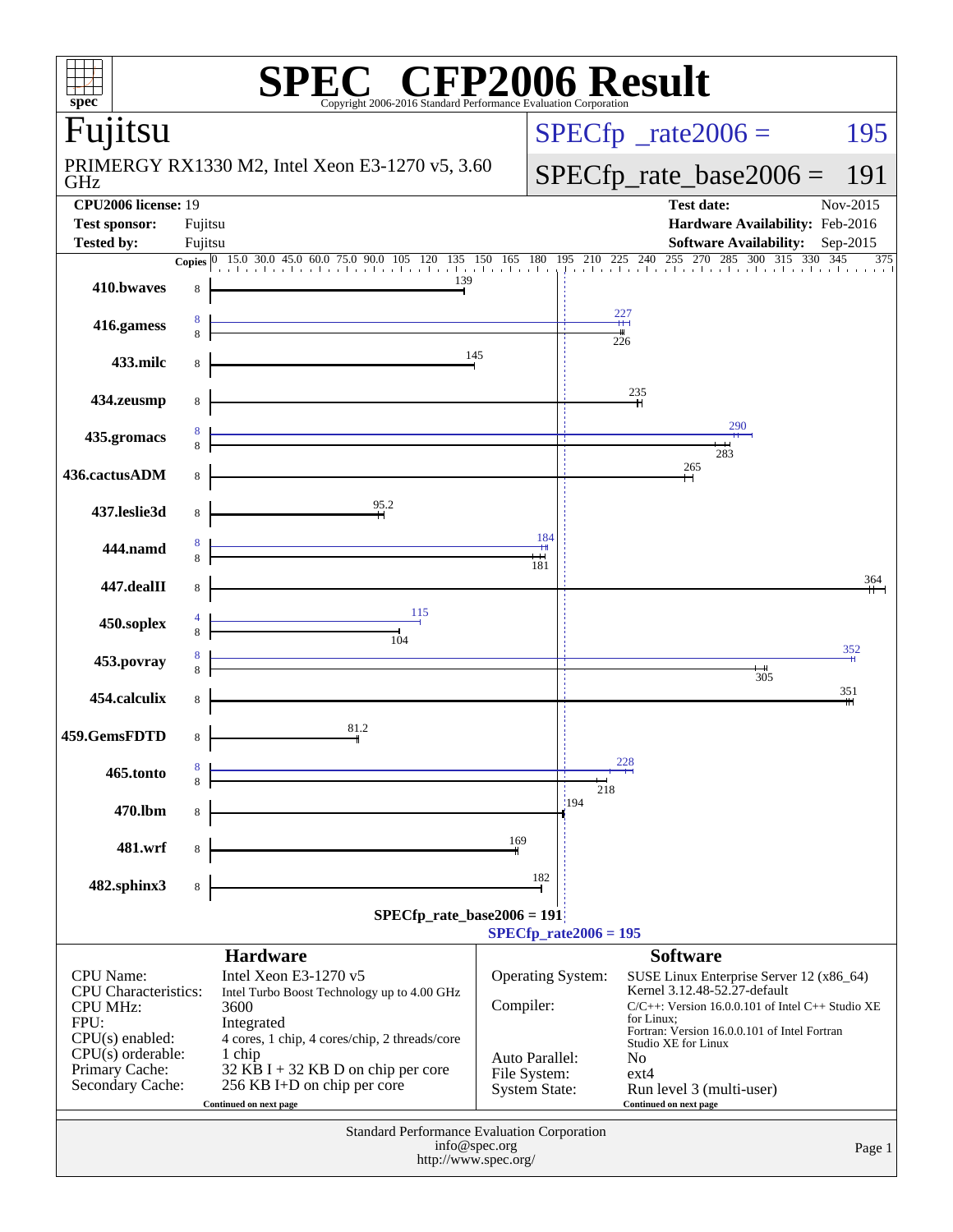

## Fujitsu

GHz PRIMERGY RX1330 M2, Intel Xeon E3-1270 v5, 3.60  $SPECTp_rate2006 = 195$ 

# [SPECfp\\_rate\\_base2006 =](http://www.spec.org/auto/cpu2006/Docs/result-fields.html#SPECfpratebase2006) 191

| <b>CPU2006 license: 19</b> |                                    |                                 | Nov-2015<br><b>Test date:</b>               |
|----------------------------|------------------------------------|---------------------------------|---------------------------------------------|
| <b>Test sponsor:</b>       | Fujitsu                            | Hardware Availability: Feb-2016 |                                             |
| <b>Tested by:</b>          | Fuiitsu                            |                                 | <b>Software Availability:</b><br>$Sep-2015$ |
| L3 Cache:                  | 8 MB I+D on chip per chip          | <b>Base Pointers:</b>           | $32/64$ -bit                                |
| Other Cache:               | None                               | Peak Pointers:                  | $32/64$ -bit                                |
| Memory:                    | 64 GB (4 x 16 GB 2Rx8 PC4-2133P-E) | Other Software:                 | None                                        |
| Disk Subsystem:            | 1 x SATA, 500 GB, 7200 RPM         |                                 |                                             |
| <b>Other Hardware:</b>     | None                               |                                 |                                             |

**[Results Table](http://www.spec.org/auto/cpu2006/Docs/result-fields.html#ResultsTable)**

| Results Tadie    |               |                |       |                                                                                                          |       |                |       |                |                |              |                |              |                |              |
|------------------|---------------|----------------|-------|----------------------------------------------------------------------------------------------------------|-------|----------------|-------|----------------|----------------|--------------|----------------|--------------|----------------|--------------|
|                  | <b>Base</b>   |                |       |                                                                                                          |       | <b>Peak</b>    |       |                |                |              |                |              |                |              |
| <b>Benchmark</b> | <b>Copies</b> | <b>Seconds</b> | Ratio | <b>Seconds</b>                                                                                           | Ratio | <b>Seconds</b> | Ratio | <b>Copies</b>  | <b>Seconds</b> | <b>Ratio</b> | <b>Seconds</b> | <b>Ratio</b> | <b>Seconds</b> | <b>Ratio</b> |
| 410.bwaves       | 8             | 779            | 140   | 781                                                                                                      | 139   | 782            | 139   |                | 779            | 140          | 781            | 139          | 782            | 139          |
| 416.gamess       | 8             | 693            | 226   | 694                                                                                                      | 226   | 690            | 227   | 8              | 690            | 227          | 681            | 230          | 697            | 225          |
| $433$ .milc      | 8             | 506            | 145   | 506                                                                                                      | 145   | 507            | 145   | 8              | 506            | 145          | 506            | 145          | 507            | 145          |
| 434.zeusmp       | 8             | 311            | 234   | 310                                                                                                      | 235   | 307            | 237   | 8              | 311            | 234          | 310            | 235          | 307            | 237          |
| 435.gromacs      | 8             | 202            | 283   | 206                                                                                                      | 277   | 200            | 285   | 8              | 192            | 298          | 197            | 290          | 198            | 288          |
| 436.cactusADM    | 8             | 360            | 265   | 361                                                                                                      | 265   | 367            | 261   | 8              | 360            | 265          | 361            | 265          | 367            | 261          |
| 437.leslie3d     | 8             | 788            | 95.4  | 790                                                                                                      | 95.2  | 815            | 92.3  | 8              | 788            | 95.4         | 790            | 95.2         | 815            | 92.3         |
| 444.namd         | 8             | 349            | 184   | 354                                                                                                      | 181   | 363            | 177   | 8              | 347            | 185          | 348            | 184          | 352            | 182          |
| 447.dealII       | 8             | 253            | 362   | 247                                                                                                      | 371   | 251            | 364   | 8              | 253            | 362          | 247            | 371          | 251            | 364          |
| $450$ .soplex    | 8             | 642            | 104   | 641                                                                                                      | 104   | 645            | 103   | $\overline{4}$ | 290            | 115          | 290            | 115          | 289            | 115          |
| 453.povray       | 8             | 140            | 305   | 139                                                                                                      | 306   | 142            | 299   | 8              | <u>121</u>     | 352          | 121            | 352          | 120            | 354          |
| 454.calculix     | 8             | 189            | 349   | 188                                                                                                      | 351   | 187            | 353   | 8              | 189            | 349          | 188            | 351          | 187            | 353          |
| 459.GemsFDTD     | 8             | 1044           | 81.3  | 1045                                                                                                     | 81.2  | 1052           | 80.7  | 8              | 1044           | 81.3         | 1045           | 81.2         | 1052           | 80.7         |
| $465$ .tonto     | 8             | 362            | 218   | 371                                                                                                      | 212   | 361            | 218   | 8              | 345            | 228          | 339            | 232          | 359            | 219          |
| 470.1bm          | 8             | 565            | 194   | 567                                                                                                      | 194   | 569            | 193   | 8              | 565            | 194          | 567            | 194          | 569            | 193          |
| 481.wrf          | 8             | 529            | 169   | 529                                                                                                      | 169   | 533            | 168   | 8              | 529            | 169          | 529            | 169          | 533            | 168          |
| 482.sphinx3      | 8             | 857            | 182   | 858                                                                                                      | 182   | 859            | 181   | 8              | 857            | 182          | 858            | 182          | 859            | 181          |
|                  |               |                |       | Results appear in the order in which they were run. Bold underlined text indicates a median measurement. |       |                |       |                |                |              |                |              |                |              |

#### **[Submit Notes](http://www.spec.org/auto/cpu2006/Docs/result-fields.html#SubmitNotes)**

 The taskset mechanism was used to bind copies to processors. The config file option 'submit' was used to generate taskset commands to bind each copy to a specific processor. For details, please see the config file.

### **[Operating System Notes](http://www.spec.org/auto/cpu2006/Docs/result-fields.html#OperatingSystemNotes)**

Stack size set to unlimited using "ulimit -s unlimited"

### **[Platform Notes](http://www.spec.org/auto/cpu2006/Docs/result-fields.html#PlatformNotes)**

 BIOS configuration: Sysinfo program /home/SPECcpu2006-RH72-ICC16-update/config/sysinfo.rev6914 \$Rev: 6914 \$ \$Date:: 2014-06-25 #\$ e3fbb8667b5a285932ceab81e28219e1

Continued on next page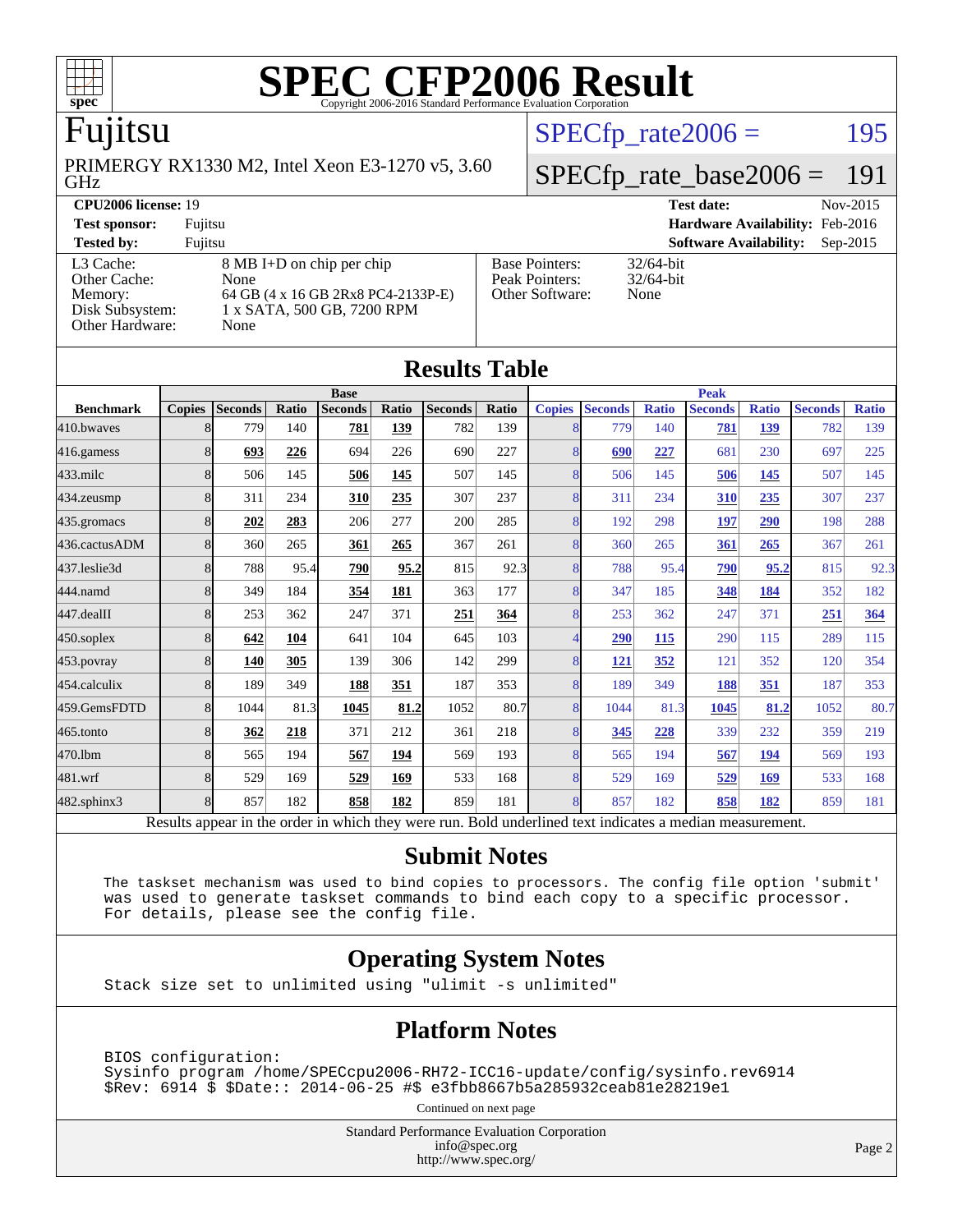

Fujitsu

GHz PRIMERGY RX1330 M2, Intel Xeon E3-1270 v5, 3.60  $SPECTp_rate2006 = 195$ 

[SPECfp\\_rate\\_base2006 =](http://www.spec.org/auto/cpu2006/Docs/result-fields.html#SPECfpratebase2006) 191

**[CPU2006 license:](http://www.spec.org/auto/cpu2006/Docs/result-fields.html#CPU2006license)** 19 **[Test date:](http://www.spec.org/auto/cpu2006/Docs/result-fields.html#Testdate)** Nov-2015 **[Test sponsor:](http://www.spec.org/auto/cpu2006/Docs/result-fields.html#Testsponsor)** Fujitsu **[Hardware Availability:](http://www.spec.org/auto/cpu2006/Docs/result-fields.html#HardwareAvailability)** Feb-2016 **[Tested by:](http://www.spec.org/auto/cpu2006/Docs/result-fields.html#Testedby)** Fujitsu **[Software Availability:](http://www.spec.org/auto/cpu2006/Docs/result-fields.html#SoftwareAvailability)** Sep-2015

#### **[Platform Notes \(Continued\)](http://www.spec.org/auto/cpu2006/Docs/result-fields.html#PlatformNotes)**

Standard Performance Evaluation Corporation [info@spec.org](mailto:info@spec.org) <http://www.spec.org/> Page 3 running on RX1330M2 Thu Nov 12 05:43:37 2015 This section contains SUT (System Under Test) info as seen by some common utilities. To remove or add to this section, see: <http://www.spec.org/cpu2006/Docs/config.html#sysinfo> From /proc/cpuinfo model name : Intel(R) Xeon(R) CPU E3-1270 v5 @ 3.60GHz 1 "physical id"s (chips) 8 "processors" cores, siblings (Caution: counting these is hw and system dependent. The following excerpts from /proc/cpuinfo might not be reliable. Use with caution.) cpu cores : 4 siblings : 8 physical 0: cores 0 1 2 3 cache size : 8192 KB From /proc/meminfo<br>MemTotal: 65905052 kB HugePages\_Total: 0 Hugepagesize: 2048 kB /usr/bin/lsb\_release -d SUSE Linux Enterprise Server 12 From /etc/\*release\* /etc/\*version\* SuSE-release: SUSE Linux Enterprise Server 12 (x86\_64) VERSION = 12 PATCHLEVEL = 0 # This file is deprecated and will be removed in a future service pack or release. # Please check /etc/os-release for details about this release. os-release: NAME="SLES" VERSION="12" VERSION\_ID="12" PRETTY\_NAME="SUSE Linux Enterprise Server 12" ID="sles" ANSI\_COLOR="0;32" CPE\_NAME="cpe:/o:suse:sles:12" uname -a: Linux RX1330M2 3.12.48-52.27-default #1 SMP Mon Oct 5 10:08:10 UTC 2015 (314f0e3) x86\_64 x86\_64 x86\_64 GNU/Linux run-level 5 Nov 11 17:32 SPEC is set to: /home/SPECcpu2006-RH72-ICC16-update Filesystem Type Size Used Avail Use% Mounted on /dev/sda4 xfs 424G 12G 413G 3% /home Continued on next page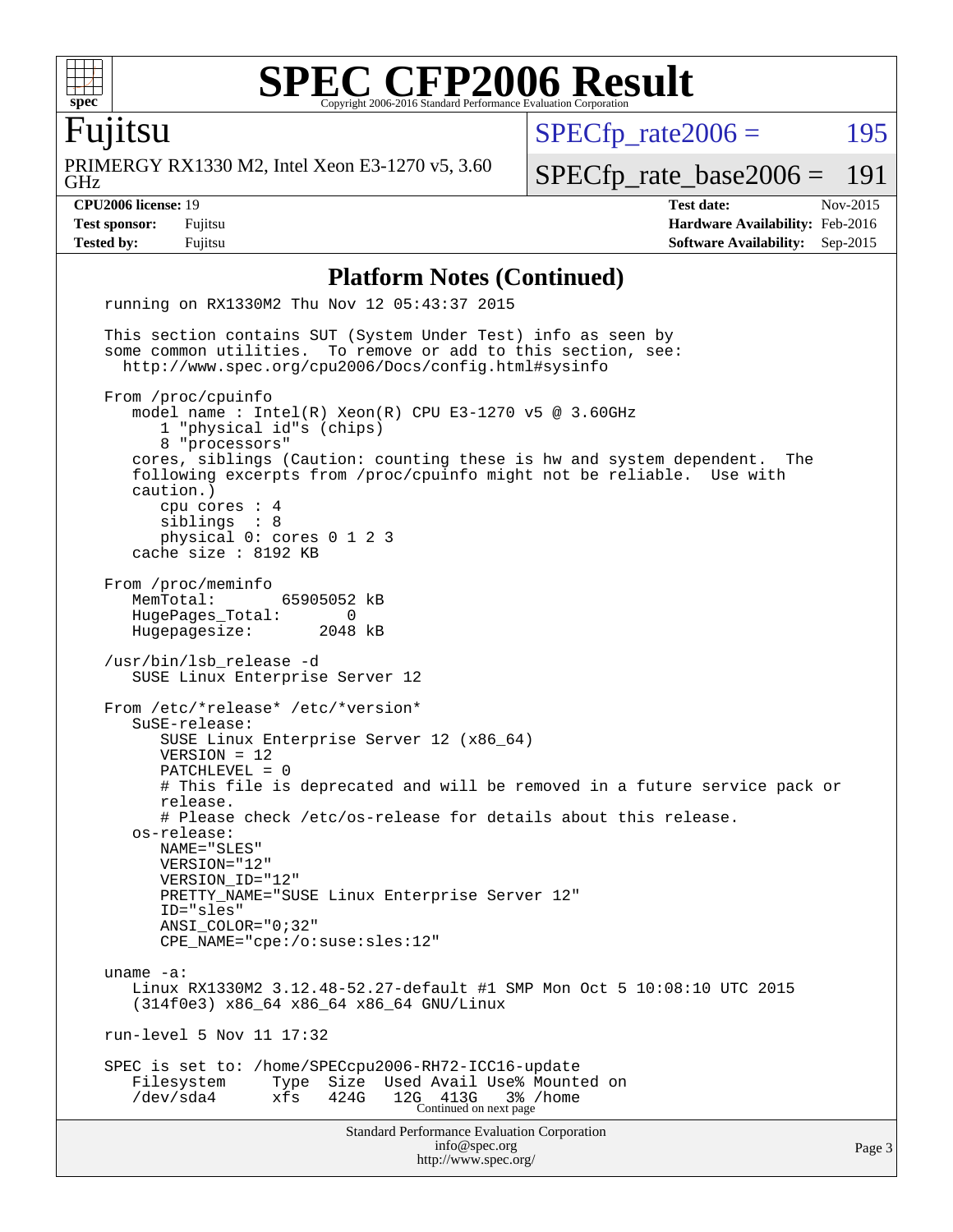

### Fujitsu

GHz PRIMERGY RX1330 M2, Intel Xeon E3-1270 v5, 3.60  $SPECTp\_rate2006 = 195$ 

[SPECfp\\_rate\\_base2006 =](http://www.spec.org/auto/cpu2006/Docs/result-fields.html#SPECfpratebase2006) 191

**[CPU2006 license:](http://www.spec.org/auto/cpu2006/Docs/result-fields.html#CPU2006license)** 19 **[Test date:](http://www.spec.org/auto/cpu2006/Docs/result-fields.html#Testdate)** Nov-2015 **[Test sponsor:](http://www.spec.org/auto/cpu2006/Docs/result-fields.html#Testsponsor)** Fujitsu **[Hardware Availability:](http://www.spec.org/auto/cpu2006/Docs/result-fields.html#HardwareAvailability)** Feb-2016 **[Tested by:](http://www.spec.org/auto/cpu2006/Docs/result-fields.html#Testedby)** Fujitsu **[Software Availability:](http://www.spec.org/auto/cpu2006/Docs/result-fields.html#SoftwareAvailability)** Sep-2015

### **[Platform Notes \(Continued\)](http://www.spec.org/auto/cpu2006/Docs/result-fields.html#PlatformNotes)**

Additional information from dmidecode:

 Warning: Use caution when you interpret this section. The 'dmidecode' program reads system data which is "intended to allow hardware to be accurately determined", but the intent may not be met, as there are frequent changes to hardware, firmware, and the "DMTF SMBIOS" standard.

 BIOS FUJITSU // American Megatrends Inc. V5.0.0.11 R1.0.0 for D3375-A1x 10/27/2015 Memory: 4x SK Hynix HMA82GU7MFR8N-TF 16 GB 2 rank 2133 MHz

(End of data from sysinfo program)

### **[General Notes](http://www.spec.org/auto/cpu2006/Docs/result-fields.html#GeneralNotes)**

Environment variables set by runspec before the start of the run: LD\_LIBRARY\_PATH = "/home/SPECcpu2006-RH72-ICC16-update/libs/32:/home/SPECcpu2006-RH72-ICC16-update/libs/64:/home/SPECcpu2006-RH72-ICC16-update/sh"

 Binaries compiled on a system with 1x Intel Core i5-4670K CPU + 32GB memory using RedHat EL 7.1 Transparent Huge Pages enabled with: echo always > /sys/kernel/mm/transparent\_hugepage/enabled

For information about Fujitsu please visit: <http://www.fujitsu.com>

## **[Base Compiler Invocation](http://www.spec.org/auto/cpu2006/Docs/result-fields.html#BaseCompilerInvocation)**

[C benchmarks](http://www.spec.org/auto/cpu2006/Docs/result-fields.html#Cbenchmarks):

 $\text{icc}$   $-\text{m64}$ 

[C++ benchmarks:](http://www.spec.org/auto/cpu2006/Docs/result-fields.html#CXXbenchmarks) [icpc -m64](http://www.spec.org/cpu2006/results/res2016q1/cpu2006-20160111-38671.flags.html#user_CXXbase_intel_icpc_64bit_bedb90c1146cab66620883ef4f41a67e)

[Fortran benchmarks](http://www.spec.org/auto/cpu2006/Docs/result-fields.html#Fortranbenchmarks): [ifort -m64](http://www.spec.org/cpu2006/results/res2016q1/cpu2006-20160111-38671.flags.html#user_FCbase_intel_ifort_64bit_ee9d0fb25645d0210d97eb0527dcc06e)

[Benchmarks using both Fortran and C](http://www.spec.org/auto/cpu2006/Docs/result-fields.html#BenchmarksusingbothFortranandC): [icc -m64](http://www.spec.org/cpu2006/results/res2016q1/cpu2006-20160111-38671.flags.html#user_CC_FCbase_intel_icc_64bit_0b7121f5ab7cfabee23d88897260401c) [ifort -m64](http://www.spec.org/cpu2006/results/res2016q1/cpu2006-20160111-38671.flags.html#user_CC_FCbase_intel_ifort_64bit_ee9d0fb25645d0210d97eb0527dcc06e)

## **[Base Portability Flags](http://www.spec.org/auto/cpu2006/Docs/result-fields.html#BasePortabilityFlags)**

 410.bwaves: [-DSPEC\\_CPU\\_LP64](http://www.spec.org/cpu2006/results/res2016q1/cpu2006-20160111-38671.flags.html#suite_basePORTABILITY410_bwaves_DSPEC_CPU_LP64) 416.gamess: [-DSPEC\\_CPU\\_LP64](http://www.spec.org/cpu2006/results/res2016q1/cpu2006-20160111-38671.flags.html#suite_basePORTABILITY416_gamess_DSPEC_CPU_LP64) 433.milc: [-DSPEC\\_CPU\\_LP64](http://www.spec.org/cpu2006/results/res2016q1/cpu2006-20160111-38671.flags.html#suite_basePORTABILITY433_milc_DSPEC_CPU_LP64) 434.zeusmp: [-DSPEC\\_CPU\\_LP64](http://www.spec.org/cpu2006/results/res2016q1/cpu2006-20160111-38671.flags.html#suite_basePORTABILITY434_zeusmp_DSPEC_CPU_LP64)

Continued on next page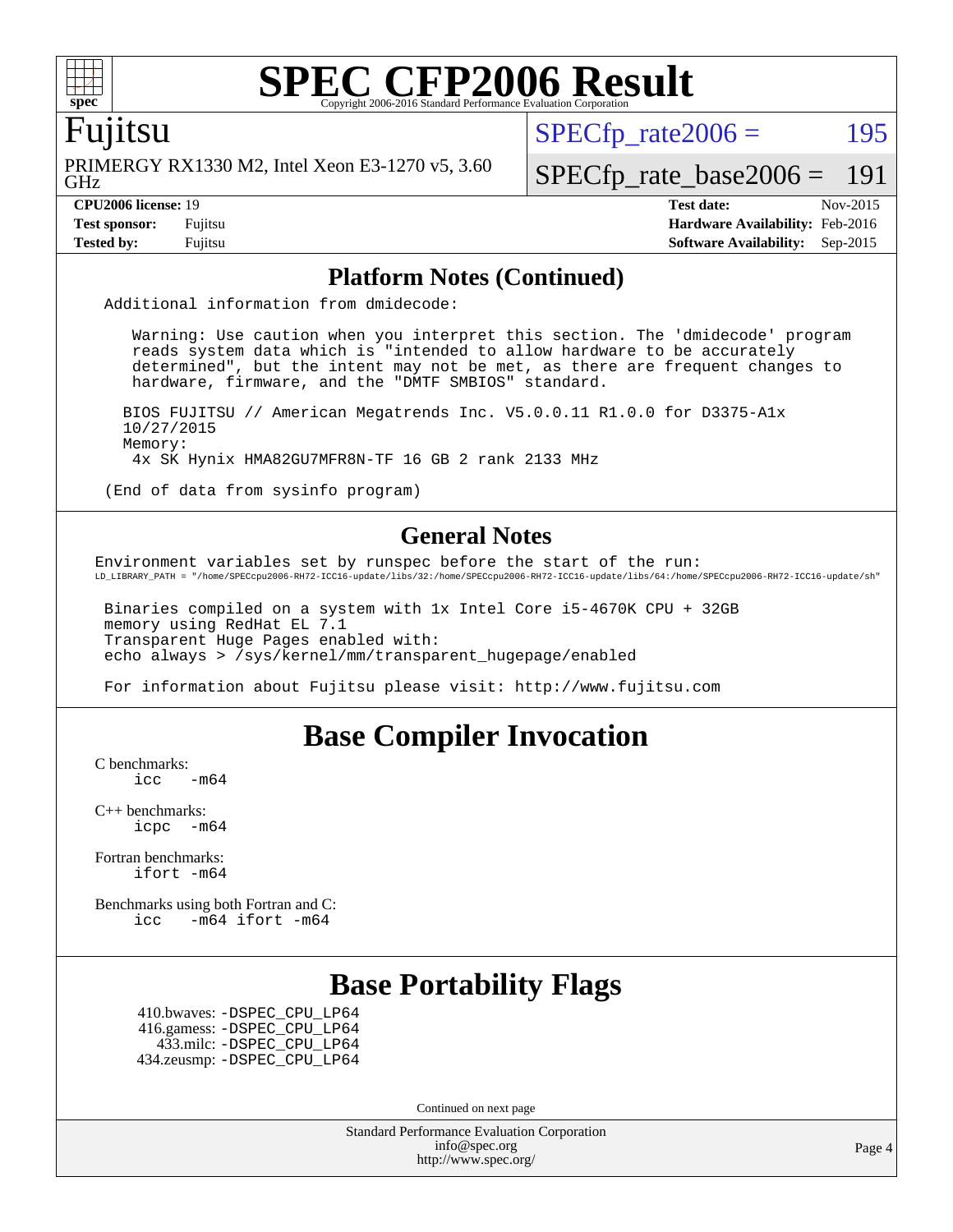

Fujitsu

GHz PRIMERGY RX1330 M2, Intel Xeon E3-1270 v5, 3.60  $SPECTp\_rate2006 = 195$ 

[SPECfp\\_rate\\_base2006 =](http://www.spec.org/auto/cpu2006/Docs/result-fields.html#SPECfpratebase2006) 191

| <b>Test sponsor:</b> | Fujitsu |
|----------------------|---------|
| Tested by:           | Fuiitsu |

**[CPU2006 license:](http://www.spec.org/auto/cpu2006/Docs/result-fields.html#CPU2006license)** 19 **[Test date:](http://www.spec.org/auto/cpu2006/Docs/result-fields.html#Testdate)** Nov-2015 **[Hardware Availability:](http://www.spec.org/auto/cpu2006/Docs/result-fields.html#HardwareAvailability)** Feb-2016 **[Software Availability:](http://www.spec.org/auto/cpu2006/Docs/result-fields.html#SoftwareAvailability)** Sep-2015

# **[Base Portability Flags \(Continued\)](http://www.spec.org/auto/cpu2006/Docs/result-fields.html#BasePortabilityFlags)**

 435.gromacs: [-DSPEC\\_CPU\\_LP64](http://www.spec.org/cpu2006/results/res2016q1/cpu2006-20160111-38671.flags.html#suite_basePORTABILITY435_gromacs_DSPEC_CPU_LP64) [-nofor\\_main](http://www.spec.org/cpu2006/results/res2016q1/cpu2006-20160111-38671.flags.html#user_baseLDPORTABILITY435_gromacs_f-nofor_main) 436.cactusADM: [-DSPEC\\_CPU\\_LP64](http://www.spec.org/cpu2006/results/res2016q1/cpu2006-20160111-38671.flags.html#suite_basePORTABILITY436_cactusADM_DSPEC_CPU_LP64) [-nofor\\_main](http://www.spec.org/cpu2006/results/res2016q1/cpu2006-20160111-38671.flags.html#user_baseLDPORTABILITY436_cactusADM_f-nofor_main) 437.leslie3d: [-DSPEC\\_CPU\\_LP64](http://www.spec.org/cpu2006/results/res2016q1/cpu2006-20160111-38671.flags.html#suite_basePORTABILITY437_leslie3d_DSPEC_CPU_LP64) 444.namd: [-DSPEC\\_CPU\\_LP64](http://www.spec.org/cpu2006/results/res2016q1/cpu2006-20160111-38671.flags.html#suite_basePORTABILITY444_namd_DSPEC_CPU_LP64) 447.dealII: [-DSPEC\\_CPU\\_LP64](http://www.spec.org/cpu2006/results/res2016q1/cpu2006-20160111-38671.flags.html#suite_basePORTABILITY447_dealII_DSPEC_CPU_LP64) 450.soplex: [-DSPEC\\_CPU\\_LP64](http://www.spec.org/cpu2006/results/res2016q1/cpu2006-20160111-38671.flags.html#suite_basePORTABILITY450_soplex_DSPEC_CPU_LP64) 453.povray: [-DSPEC\\_CPU\\_LP64](http://www.spec.org/cpu2006/results/res2016q1/cpu2006-20160111-38671.flags.html#suite_basePORTABILITY453_povray_DSPEC_CPU_LP64) 454.calculix: [-DSPEC\\_CPU\\_LP64](http://www.spec.org/cpu2006/results/res2016q1/cpu2006-20160111-38671.flags.html#suite_basePORTABILITY454_calculix_DSPEC_CPU_LP64) [-nofor\\_main](http://www.spec.org/cpu2006/results/res2016q1/cpu2006-20160111-38671.flags.html#user_baseLDPORTABILITY454_calculix_f-nofor_main) 459.GemsFDTD: [-DSPEC\\_CPU\\_LP64](http://www.spec.org/cpu2006/results/res2016q1/cpu2006-20160111-38671.flags.html#suite_basePORTABILITY459_GemsFDTD_DSPEC_CPU_LP64) 465.tonto: [-DSPEC\\_CPU\\_LP64](http://www.spec.org/cpu2006/results/res2016q1/cpu2006-20160111-38671.flags.html#suite_basePORTABILITY465_tonto_DSPEC_CPU_LP64) 470.lbm: [-DSPEC\\_CPU\\_LP64](http://www.spec.org/cpu2006/results/res2016q1/cpu2006-20160111-38671.flags.html#suite_basePORTABILITY470_lbm_DSPEC_CPU_LP64) 481.wrf: [-DSPEC\\_CPU\\_LP64](http://www.spec.org/cpu2006/results/res2016q1/cpu2006-20160111-38671.flags.html#suite_basePORTABILITY481_wrf_DSPEC_CPU_LP64) [-DSPEC\\_CPU\\_CASE\\_FLAG](http://www.spec.org/cpu2006/results/res2016q1/cpu2006-20160111-38671.flags.html#b481.wrf_baseCPORTABILITY_DSPEC_CPU_CASE_FLAG) [-DSPEC\\_CPU\\_LINUX](http://www.spec.org/cpu2006/results/res2016q1/cpu2006-20160111-38671.flags.html#b481.wrf_baseCPORTABILITY_DSPEC_CPU_LINUX) 482.sphinx3: [-DSPEC\\_CPU\\_LP64](http://www.spec.org/cpu2006/results/res2016q1/cpu2006-20160111-38671.flags.html#suite_basePORTABILITY482_sphinx3_DSPEC_CPU_LP64)

# **[Base Optimization Flags](http://www.spec.org/auto/cpu2006/Docs/result-fields.html#BaseOptimizationFlags)**

[C benchmarks](http://www.spec.org/auto/cpu2006/Docs/result-fields.html#Cbenchmarks):

[-xCORE-AVX2](http://www.spec.org/cpu2006/results/res2016q1/cpu2006-20160111-38671.flags.html#user_CCbase_f-xAVX2_5f5fc0cbe2c9f62c816d3e45806c70d7) [-ipo](http://www.spec.org/cpu2006/results/res2016q1/cpu2006-20160111-38671.flags.html#user_CCbase_f-ipo) [-O3](http://www.spec.org/cpu2006/results/res2016q1/cpu2006-20160111-38671.flags.html#user_CCbase_f-O3) [-no-prec-div](http://www.spec.org/cpu2006/results/res2016q1/cpu2006-20160111-38671.flags.html#user_CCbase_f-no-prec-div) [-opt-prefetch](http://www.spec.org/cpu2006/results/res2016q1/cpu2006-20160111-38671.flags.html#user_CCbase_f-opt-prefetch) [-auto-p32](http://www.spec.org/cpu2006/results/res2016q1/cpu2006-20160111-38671.flags.html#user_CCbase_f-auto-p32) [-ansi-alias](http://www.spec.org/cpu2006/results/res2016q1/cpu2006-20160111-38671.flags.html#user_CCbase_f-ansi-alias) [-opt-mem-layout-trans=3](http://www.spec.org/cpu2006/results/res2016q1/cpu2006-20160111-38671.flags.html#user_CCbase_f-opt-mem-layout-trans_a7b82ad4bd7abf52556d4961a2ae94d5)

[C++ benchmarks:](http://www.spec.org/auto/cpu2006/Docs/result-fields.html#CXXbenchmarks) [-xCORE-AVX2](http://www.spec.org/cpu2006/results/res2016q1/cpu2006-20160111-38671.flags.html#user_CXXbase_f-xAVX2_5f5fc0cbe2c9f62c816d3e45806c70d7) [-ipo](http://www.spec.org/cpu2006/results/res2016q1/cpu2006-20160111-38671.flags.html#user_CXXbase_f-ipo) [-O3](http://www.spec.org/cpu2006/results/res2016q1/cpu2006-20160111-38671.flags.html#user_CXXbase_f-O3) [-no-prec-div](http://www.spec.org/cpu2006/results/res2016q1/cpu2006-20160111-38671.flags.html#user_CXXbase_f-no-prec-div) [-opt-prefetch](http://www.spec.org/cpu2006/results/res2016q1/cpu2006-20160111-38671.flags.html#user_CXXbase_f-opt-prefetch) [-auto-p32](http://www.spec.org/cpu2006/results/res2016q1/cpu2006-20160111-38671.flags.html#user_CXXbase_f-auto-p32) [-ansi-alias](http://www.spec.org/cpu2006/results/res2016q1/cpu2006-20160111-38671.flags.html#user_CXXbase_f-ansi-alias) [-opt-mem-layout-trans=3](http://www.spec.org/cpu2006/results/res2016q1/cpu2006-20160111-38671.flags.html#user_CXXbase_f-opt-mem-layout-trans_a7b82ad4bd7abf52556d4961a2ae94d5)

[Fortran benchmarks](http://www.spec.org/auto/cpu2006/Docs/result-fields.html#Fortranbenchmarks): [-xCORE-AVX2](http://www.spec.org/cpu2006/results/res2016q1/cpu2006-20160111-38671.flags.html#user_FCbase_f-xAVX2_5f5fc0cbe2c9f62c816d3e45806c70d7) [-ipo](http://www.spec.org/cpu2006/results/res2016q1/cpu2006-20160111-38671.flags.html#user_FCbase_f-ipo) [-O3](http://www.spec.org/cpu2006/results/res2016q1/cpu2006-20160111-38671.flags.html#user_FCbase_f-O3) [-no-prec-div](http://www.spec.org/cpu2006/results/res2016q1/cpu2006-20160111-38671.flags.html#user_FCbase_f-no-prec-div) [-opt-prefetch](http://www.spec.org/cpu2006/results/res2016q1/cpu2006-20160111-38671.flags.html#user_FCbase_f-opt-prefetch)

[Benchmarks using both Fortran and C](http://www.spec.org/auto/cpu2006/Docs/result-fields.html#BenchmarksusingbothFortranandC): [-xCORE-AVX2](http://www.spec.org/cpu2006/results/res2016q1/cpu2006-20160111-38671.flags.html#user_CC_FCbase_f-xAVX2_5f5fc0cbe2c9f62c816d3e45806c70d7) [-ipo](http://www.spec.org/cpu2006/results/res2016q1/cpu2006-20160111-38671.flags.html#user_CC_FCbase_f-ipo) [-O3](http://www.spec.org/cpu2006/results/res2016q1/cpu2006-20160111-38671.flags.html#user_CC_FCbase_f-O3) [-no-prec-div](http://www.spec.org/cpu2006/results/res2016q1/cpu2006-20160111-38671.flags.html#user_CC_FCbase_f-no-prec-div) [-opt-prefetch](http://www.spec.org/cpu2006/results/res2016q1/cpu2006-20160111-38671.flags.html#user_CC_FCbase_f-opt-prefetch) [-auto-p32](http://www.spec.org/cpu2006/results/res2016q1/cpu2006-20160111-38671.flags.html#user_CC_FCbase_f-auto-p32) [-ansi-alias](http://www.spec.org/cpu2006/results/res2016q1/cpu2006-20160111-38671.flags.html#user_CC_FCbase_f-ansi-alias) [-opt-mem-layout-trans=3](http://www.spec.org/cpu2006/results/res2016q1/cpu2006-20160111-38671.flags.html#user_CC_FCbase_f-opt-mem-layout-trans_a7b82ad4bd7abf52556d4961a2ae94d5)

## **[Peak Compiler Invocation](http://www.spec.org/auto/cpu2006/Docs/result-fields.html#PeakCompilerInvocation)**

[C benchmarks](http://www.spec.org/auto/cpu2006/Docs/result-fields.html#Cbenchmarks):  $\text{icc}$   $-\text{m64}$ 

[C++ benchmarks \(except as noted below\):](http://www.spec.org/auto/cpu2006/Docs/result-fields.html#CXXbenchmarksexceptasnotedbelow) [icpc -m64](http://www.spec.org/cpu2006/results/res2016q1/cpu2006-20160111-38671.flags.html#user_CXXpeak_intel_icpc_64bit_bedb90c1146cab66620883ef4f41a67e)

450.soplex: [icpc -m32 -L/opt/intel/compilers\\_and\\_libraries\\_2016/linux/compiler/lib/ia32\\_lin](http://www.spec.org/cpu2006/results/res2016q1/cpu2006-20160111-38671.flags.html#user_peakCXXLD450_soplex_intel_icpc_b4f50a394bdb4597aa5879c16bc3f5c5)

[Fortran benchmarks](http://www.spec.org/auto/cpu2006/Docs/result-fields.html#Fortranbenchmarks): [ifort -m64](http://www.spec.org/cpu2006/results/res2016q1/cpu2006-20160111-38671.flags.html#user_FCpeak_intel_ifort_64bit_ee9d0fb25645d0210d97eb0527dcc06e)

[Benchmarks using both Fortran and C](http://www.spec.org/auto/cpu2006/Docs/result-fields.html#BenchmarksusingbothFortranandC): [icc -m64](http://www.spec.org/cpu2006/results/res2016q1/cpu2006-20160111-38671.flags.html#user_CC_FCpeak_intel_icc_64bit_0b7121f5ab7cfabee23d88897260401c) [ifort -m64](http://www.spec.org/cpu2006/results/res2016q1/cpu2006-20160111-38671.flags.html#user_CC_FCpeak_intel_ifort_64bit_ee9d0fb25645d0210d97eb0527dcc06e)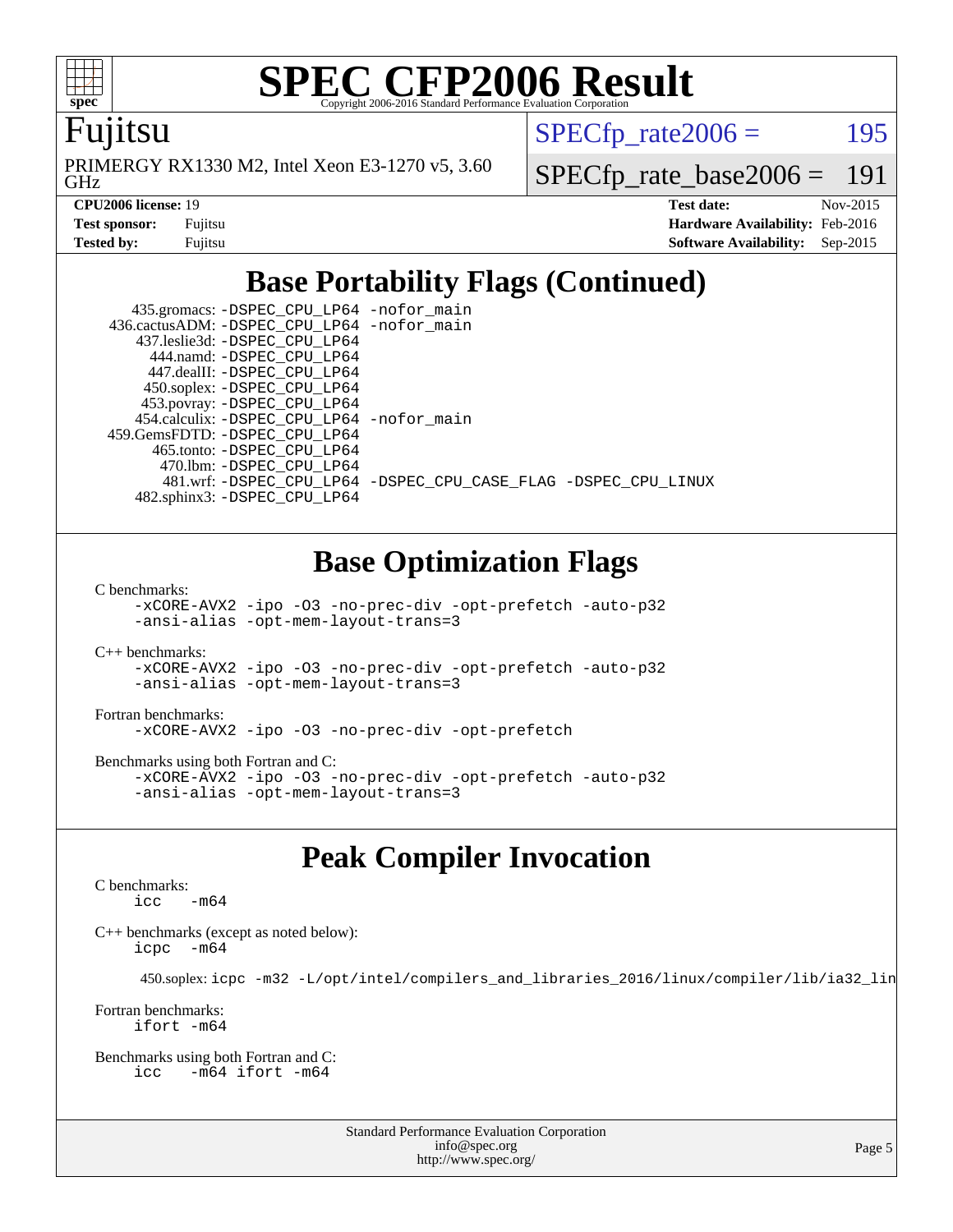

### Fujitsu

GHz PRIMERGY RX1330 M2, Intel Xeon E3-1270 v5, 3.60  $SPECTp\_rate2006 = 195$ 

**[CPU2006 license:](http://www.spec.org/auto/cpu2006/Docs/result-fields.html#CPU2006license)** 19 **[Test date:](http://www.spec.org/auto/cpu2006/Docs/result-fields.html#Testdate)** Nov-2015

[SPECfp\\_rate\\_base2006 =](http://www.spec.org/auto/cpu2006/Docs/result-fields.html#SPECfpratebase2006) 191

**[Test sponsor:](http://www.spec.org/auto/cpu2006/Docs/result-fields.html#Testsponsor)** Fujitsu **[Hardware Availability:](http://www.spec.org/auto/cpu2006/Docs/result-fields.html#HardwareAvailability)** Feb-2016 **[Tested by:](http://www.spec.org/auto/cpu2006/Docs/result-fields.html#Testedby)** Fujitsu **[Software Availability:](http://www.spec.org/auto/cpu2006/Docs/result-fields.html#SoftwareAvailability)** Sep-2015

## **[Peak Portability Flags](http://www.spec.org/auto/cpu2006/Docs/result-fields.html#PeakPortabilityFlags)**

 410.bwaves: [-DSPEC\\_CPU\\_LP64](http://www.spec.org/cpu2006/results/res2016q1/cpu2006-20160111-38671.flags.html#suite_peakPORTABILITY410_bwaves_DSPEC_CPU_LP64) 416.gamess: [-DSPEC\\_CPU\\_LP64](http://www.spec.org/cpu2006/results/res2016q1/cpu2006-20160111-38671.flags.html#suite_peakPORTABILITY416_gamess_DSPEC_CPU_LP64) 433.milc: [-DSPEC\\_CPU\\_LP64](http://www.spec.org/cpu2006/results/res2016q1/cpu2006-20160111-38671.flags.html#suite_peakPORTABILITY433_milc_DSPEC_CPU_LP64) 434.zeusmp: [-DSPEC\\_CPU\\_LP64](http://www.spec.org/cpu2006/results/res2016q1/cpu2006-20160111-38671.flags.html#suite_peakPORTABILITY434_zeusmp_DSPEC_CPU_LP64) 435.gromacs: [-DSPEC\\_CPU\\_LP64](http://www.spec.org/cpu2006/results/res2016q1/cpu2006-20160111-38671.flags.html#suite_peakPORTABILITY435_gromacs_DSPEC_CPU_LP64) [-nofor\\_main](http://www.spec.org/cpu2006/results/res2016q1/cpu2006-20160111-38671.flags.html#user_peakLDPORTABILITY435_gromacs_f-nofor_main) 436.cactusADM: [-DSPEC\\_CPU\\_LP64](http://www.spec.org/cpu2006/results/res2016q1/cpu2006-20160111-38671.flags.html#suite_peakPORTABILITY436_cactusADM_DSPEC_CPU_LP64) [-nofor\\_main](http://www.spec.org/cpu2006/results/res2016q1/cpu2006-20160111-38671.flags.html#user_peakLDPORTABILITY436_cactusADM_f-nofor_main) 437.leslie3d: [-DSPEC\\_CPU\\_LP64](http://www.spec.org/cpu2006/results/res2016q1/cpu2006-20160111-38671.flags.html#suite_peakPORTABILITY437_leslie3d_DSPEC_CPU_LP64) 444.namd: [-DSPEC\\_CPU\\_LP64](http://www.spec.org/cpu2006/results/res2016q1/cpu2006-20160111-38671.flags.html#suite_peakPORTABILITY444_namd_DSPEC_CPU_LP64) 447.dealII: [-DSPEC\\_CPU\\_LP64](http://www.spec.org/cpu2006/results/res2016q1/cpu2006-20160111-38671.flags.html#suite_peakPORTABILITY447_dealII_DSPEC_CPU_LP64) 450.soplex: [-D\\_FILE\\_OFFSET\\_BITS=64](http://www.spec.org/cpu2006/results/res2016q1/cpu2006-20160111-38671.flags.html#user_peakPORTABILITY450_soplex_file_offset_bits_64_438cf9856305ebd76870a2c6dc2689ab) 453.povray: [-DSPEC\\_CPU\\_LP64](http://www.spec.org/cpu2006/results/res2016q1/cpu2006-20160111-38671.flags.html#suite_peakPORTABILITY453_povray_DSPEC_CPU_LP64) 454.calculix: [-DSPEC\\_CPU\\_LP64](http://www.spec.org/cpu2006/results/res2016q1/cpu2006-20160111-38671.flags.html#suite_peakPORTABILITY454_calculix_DSPEC_CPU_LP64) [-nofor\\_main](http://www.spec.org/cpu2006/results/res2016q1/cpu2006-20160111-38671.flags.html#user_peakLDPORTABILITY454_calculix_f-nofor_main) 459.GemsFDTD: [-DSPEC\\_CPU\\_LP64](http://www.spec.org/cpu2006/results/res2016q1/cpu2006-20160111-38671.flags.html#suite_peakPORTABILITY459_GemsFDTD_DSPEC_CPU_LP64) 465.tonto: [-DSPEC\\_CPU\\_LP64](http://www.spec.org/cpu2006/results/res2016q1/cpu2006-20160111-38671.flags.html#suite_peakPORTABILITY465_tonto_DSPEC_CPU_LP64) 470.lbm: [-DSPEC\\_CPU\\_LP64](http://www.spec.org/cpu2006/results/res2016q1/cpu2006-20160111-38671.flags.html#suite_peakPORTABILITY470_lbm_DSPEC_CPU_LP64) 481.wrf: [-DSPEC\\_CPU\\_LP64](http://www.spec.org/cpu2006/results/res2016q1/cpu2006-20160111-38671.flags.html#suite_peakPORTABILITY481_wrf_DSPEC_CPU_LP64) [-DSPEC\\_CPU\\_CASE\\_FLAG](http://www.spec.org/cpu2006/results/res2016q1/cpu2006-20160111-38671.flags.html#b481.wrf_peakCPORTABILITY_DSPEC_CPU_CASE_FLAG) [-DSPEC\\_CPU\\_LINUX](http://www.spec.org/cpu2006/results/res2016q1/cpu2006-20160111-38671.flags.html#b481.wrf_peakCPORTABILITY_DSPEC_CPU_LINUX) 482.sphinx3: [-DSPEC\\_CPU\\_LP64](http://www.spec.org/cpu2006/results/res2016q1/cpu2006-20160111-38671.flags.html#suite_peakPORTABILITY482_sphinx3_DSPEC_CPU_LP64)

## **[Peak Optimization Flags](http://www.spec.org/auto/cpu2006/Docs/result-fields.html#PeakOptimizationFlags)**

[C benchmarks](http://www.spec.org/auto/cpu2006/Docs/result-fields.html#Cbenchmarks):

 433.milc: basepeak = yes  $470.1$ bm: basepeak = yes  $482$ .sphinx3: basepeak = yes

#### [C++ benchmarks:](http://www.spec.org/auto/cpu2006/Docs/result-fields.html#CXXbenchmarks)

 444.namd: [-xCORE-AVX2](http://www.spec.org/cpu2006/results/res2016q1/cpu2006-20160111-38671.flags.html#user_peakPASS2_CXXFLAGSPASS2_LDFLAGS444_namd_f-xAVX2_5f5fc0cbe2c9f62c816d3e45806c70d7)(pass 2) [-prof-gen:threadsafe](http://www.spec.org/cpu2006/results/res2016q1/cpu2006-20160111-38671.flags.html#user_peakPASS1_CXXFLAGSPASS1_LDFLAGS444_namd_prof_gen_21a26eb79f378b550acd7bec9fe4467a)(pass 1)  $-i\text{po}(pass 2) -03(pass 2) -no-prec-div(pass 2)$  $-i\text{po}(pass 2) -03(pass 2) -no-prec-div(pass 2)$  $-i\text{po}(pass 2) -03(pass 2) -no-prec-div(pass 2)$ [-par-num-threads=1](http://www.spec.org/cpu2006/results/res2016q1/cpu2006-20160111-38671.flags.html#user_peakPASS1_CXXFLAGSPASS1_LDFLAGS444_namd_par_num_threads_786a6ff141b4e9e90432e998842df6c2)(pass 1) [-opt-mem-layout-trans=3](http://www.spec.org/cpu2006/results/res2016q1/cpu2006-20160111-38671.flags.html#user_peakPASS2_CXXFLAGS444_namd_f-opt-mem-layout-trans_a7b82ad4bd7abf52556d4961a2ae94d5)(pass 2) [-prof-use](http://www.spec.org/cpu2006/results/res2016q1/cpu2006-20160111-38671.flags.html#user_peakPASS2_CXXFLAGSPASS2_LDFLAGS444_namd_prof_use_bccf7792157ff70d64e32fe3e1250b55)(pass 2) [-fno-alias](http://www.spec.org/cpu2006/results/res2016q1/cpu2006-20160111-38671.flags.html#user_peakCXXOPTIMIZE444_namd_f-no-alias_694e77f6c5a51e658e82ccff53a9e63a) [-auto-ilp32](http://www.spec.org/cpu2006/results/res2016q1/cpu2006-20160111-38671.flags.html#user_peakCXXOPTIMIZE444_namd_f-auto-ilp32)

447.dealII: basepeak = yes

 450.soplex: [-xCORE-AVX2](http://www.spec.org/cpu2006/results/res2016q1/cpu2006-20160111-38671.flags.html#user_peakPASS2_CXXFLAGSPASS2_LDFLAGS450_soplex_f-xAVX2_5f5fc0cbe2c9f62c816d3e45806c70d7)(pass 2) [-prof-gen:threadsafe](http://www.spec.org/cpu2006/results/res2016q1/cpu2006-20160111-38671.flags.html#user_peakPASS1_CXXFLAGSPASS1_LDFLAGS450_soplex_prof_gen_21a26eb79f378b550acd7bec9fe4467a)(pass 1)  $-i\text{po}(pass 2) -\tilde{O}3(pass 2)$  [-no-prec-div](http://www.spec.org/cpu2006/results/res2016q1/cpu2006-20160111-38671.flags.html#user_peakPASS2_CXXFLAGSPASS2_LDFLAGS450_soplex_f-no-prec-div)(pass 2) [-par-num-threads=1](http://www.spec.org/cpu2006/results/res2016q1/cpu2006-20160111-38671.flags.html#user_peakPASS1_CXXFLAGSPASS1_LDFLAGS450_soplex_par_num_threads_786a6ff141b4e9e90432e998842df6c2)(pass 1) [-opt-mem-layout-trans=3](http://www.spec.org/cpu2006/results/res2016q1/cpu2006-20160111-38671.flags.html#user_peakPASS2_CXXFLAGS450_soplex_f-opt-mem-layout-trans_a7b82ad4bd7abf52556d4961a2ae94d5)(pass 2) [-prof-use](http://www.spec.org/cpu2006/results/res2016q1/cpu2006-20160111-38671.flags.html#user_peakPASS2_CXXFLAGSPASS2_LDFLAGS450_soplex_prof_use_bccf7792157ff70d64e32fe3e1250b55)(pass 2) [-opt-malloc-options=3](http://www.spec.org/cpu2006/results/res2016q1/cpu2006-20160111-38671.flags.html#user_peakOPTIMIZE450_soplex_f-opt-malloc-options_13ab9b803cf986b4ee62f0a5998c2238)

```
 453.povray: -xCORE-AVX2(pass 2) -prof-gen:threadsafe(pass 1)
-i\text{po}(pass 2) -03(pass 2)-no-prec-div(pass 2)
-par-num-threads=1(pass 1) -opt-mem-layout-trans=3(pass 2)
-prof-use(pass 2) -unroll4 -ansi-alias
```
Continued on next page

```
Standard Performance Evaluation Corporation
    info@spec.org
 http://www.spec.org/
```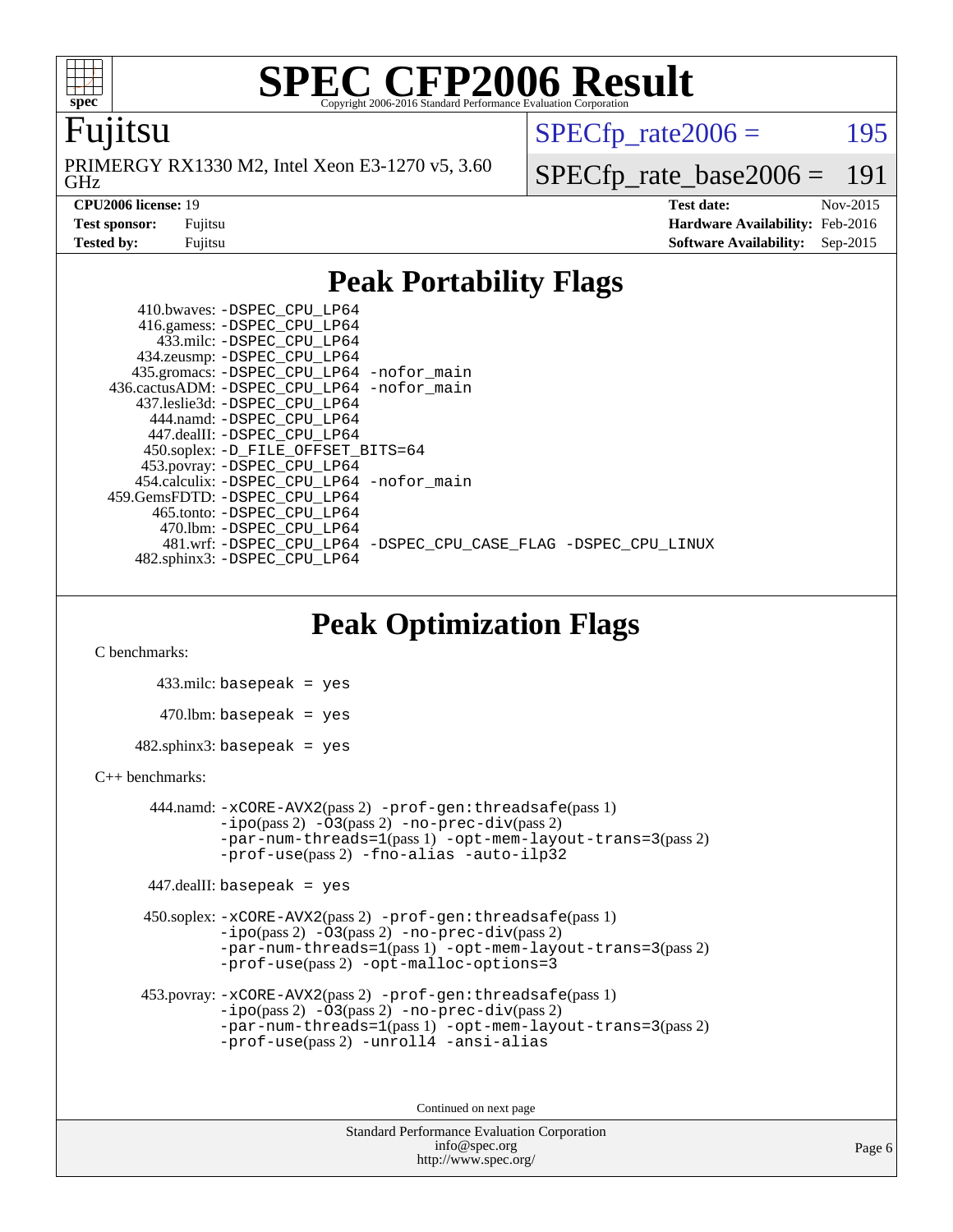

Fujitsu

GHz PRIMERGY RX1330 M2, Intel Xeon E3-1270 v5, 3.60  $SPECTp\_rate2006 = 195$ 

[SPECfp\\_rate\\_base2006 =](http://www.spec.org/auto/cpu2006/Docs/result-fields.html#SPECfpratebase2006) 191

**[CPU2006 license:](http://www.spec.org/auto/cpu2006/Docs/result-fields.html#CPU2006license)** 19 **[Test date:](http://www.spec.org/auto/cpu2006/Docs/result-fields.html#Testdate)** Nov-2015 **[Test sponsor:](http://www.spec.org/auto/cpu2006/Docs/result-fields.html#Testsponsor)** Fujitsu **[Hardware Availability:](http://www.spec.org/auto/cpu2006/Docs/result-fields.html#HardwareAvailability)** Feb-2016 **[Tested by:](http://www.spec.org/auto/cpu2006/Docs/result-fields.html#Testedby)** Fujitsu **[Software Availability:](http://www.spec.org/auto/cpu2006/Docs/result-fields.html#SoftwareAvailability)** Sep-2015

# **[Peak Optimization Flags \(Continued\)](http://www.spec.org/auto/cpu2006/Docs/result-fields.html#PeakOptimizationFlags)**

[Fortran benchmarks](http://www.spec.org/auto/cpu2006/Docs/result-fields.html#Fortranbenchmarks):

 $410.bwaves: basepeak = yes$  416.gamess: [-xCORE-AVX2](http://www.spec.org/cpu2006/results/res2016q1/cpu2006-20160111-38671.flags.html#user_peakPASS2_FFLAGSPASS2_LDFLAGS416_gamess_f-xAVX2_5f5fc0cbe2c9f62c816d3e45806c70d7)(pass 2) [-prof-gen:threadsafe](http://www.spec.org/cpu2006/results/res2016q1/cpu2006-20160111-38671.flags.html#user_peakPASS1_FFLAGSPASS1_LDFLAGS416_gamess_prof_gen_21a26eb79f378b550acd7bec9fe4467a)(pass 1) [-ipo](http://www.spec.org/cpu2006/results/res2016q1/cpu2006-20160111-38671.flags.html#user_peakPASS2_FFLAGSPASS2_LDFLAGS416_gamess_f-ipo)(pass 2) [-O3](http://www.spec.org/cpu2006/results/res2016q1/cpu2006-20160111-38671.flags.html#user_peakPASS2_FFLAGSPASS2_LDFLAGS416_gamess_f-O3)(pass 2) [-no-prec-div](http://www.spec.org/cpu2006/results/res2016q1/cpu2006-20160111-38671.flags.html#user_peakPASS2_FFLAGSPASS2_LDFLAGS416_gamess_f-no-prec-div)(pass 2) [-par-num-threads=1](http://www.spec.org/cpu2006/results/res2016q1/cpu2006-20160111-38671.flags.html#user_peakPASS1_FFLAGSPASS1_LDFLAGS416_gamess_par_num_threads_786a6ff141b4e9e90432e998842df6c2)(pass 1) [-prof-use](http://www.spec.org/cpu2006/results/res2016q1/cpu2006-20160111-38671.flags.html#user_peakPASS2_FFLAGSPASS2_LDFLAGS416_gamess_prof_use_bccf7792157ff70d64e32fe3e1250b55)(pass 2) [-unroll2](http://www.spec.org/cpu2006/results/res2016q1/cpu2006-20160111-38671.flags.html#user_peakOPTIMIZE416_gamess_f-unroll_784dae83bebfb236979b41d2422d7ec2) [-inline-level=0](http://www.spec.org/cpu2006/results/res2016q1/cpu2006-20160111-38671.flags.html#user_peakOPTIMIZE416_gamess_f-inline-level_318d07a09274ad25e8d15dbfaa68ba50) [-scalar-rep-](http://www.spec.org/cpu2006/results/res2016q1/cpu2006-20160111-38671.flags.html#user_peakOPTIMIZE416_gamess_f-disablescalarrep_abbcad04450fb118e4809c81d83c8a1d) 434.zeusmp: basepeak = yes 437.leslie3d: basepeak = yes 459.GemsFDTD: basepeak = yes 465.tonto: [-xCORE-AVX2](http://www.spec.org/cpu2006/results/res2016q1/cpu2006-20160111-38671.flags.html#user_peakPASS2_FFLAGSPASS2_LDFLAGS465_tonto_f-xAVX2_5f5fc0cbe2c9f62c816d3e45806c70d7)(pass 2) [-prof-gen:threadsafe](http://www.spec.org/cpu2006/results/res2016q1/cpu2006-20160111-38671.flags.html#user_peakPASS1_FFLAGSPASS1_LDFLAGS465_tonto_prof_gen_21a26eb79f378b550acd7bec9fe4467a)(pass 1)  $-ipo(pass 2)$  $-ipo(pass 2)$   $-03(pass 2)$   $-no-prec-div(pass 2)$  $-no-prec-div(pass 2)$ [-par-num-threads=1](http://www.spec.org/cpu2006/results/res2016q1/cpu2006-20160111-38671.flags.html#user_peakPASS1_FFLAGSPASS1_LDFLAGS465_tonto_par_num_threads_786a6ff141b4e9e90432e998842df6c2)(pass 1) [-prof-use](http://www.spec.org/cpu2006/results/res2016q1/cpu2006-20160111-38671.flags.html#user_peakPASS2_FFLAGSPASS2_LDFLAGS465_tonto_prof_use_bccf7792157ff70d64e32fe3e1250b55)(pass 2) [-unroll4](http://www.spec.org/cpu2006/results/res2016q1/cpu2006-20160111-38671.flags.html#user_peakOPTIMIZE465_tonto_f-unroll_4e5e4ed65b7fd20bdcd365bec371b81f) [-auto](http://www.spec.org/cpu2006/results/res2016q1/cpu2006-20160111-38671.flags.html#user_peakOPTIMIZE465_tonto_f-auto) [-inline-calloc](http://www.spec.org/cpu2006/results/res2016q1/cpu2006-20160111-38671.flags.html#user_peakOPTIMIZE465_tonto_f-inline-calloc) [-opt-malloc-options=3](http://www.spec.org/cpu2006/results/res2016q1/cpu2006-20160111-38671.flags.html#user_peakOPTIMIZE465_tonto_f-opt-malloc-options_13ab9b803cf986b4ee62f0a5998c2238) [Benchmarks using both Fortran and C](http://www.spec.org/auto/cpu2006/Docs/result-fields.html#BenchmarksusingbothFortranandC): 435.gromacs: [-xCORE-AVX2](http://www.spec.org/cpu2006/results/res2016q1/cpu2006-20160111-38671.flags.html#user_peakPASS2_CFLAGSPASS2_FFLAGSPASS2_LDFLAGS435_gromacs_f-xAVX2_5f5fc0cbe2c9f62c816d3e45806c70d7)(pass 2) [-prof-gen:threadsafe](http://www.spec.org/cpu2006/results/res2016q1/cpu2006-20160111-38671.flags.html#user_peakPASS1_CFLAGSPASS1_FFLAGSPASS1_LDFLAGS435_gromacs_prof_gen_21a26eb79f378b550acd7bec9fe4467a)(pass 1) [-ipo](http://www.spec.org/cpu2006/results/res2016q1/cpu2006-20160111-38671.flags.html#user_peakPASS2_CFLAGSPASS2_FFLAGSPASS2_LDFLAGS435_gromacs_f-ipo)(pass 2) [-O3](http://www.spec.org/cpu2006/results/res2016q1/cpu2006-20160111-38671.flags.html#user_peakPASS2_CFLAGSPASS2_FFLAGSPASS2_LDFLAGS435_gromacs_f-O3)(pass 2) [-no-prec-div](http://www.spec.org/cpu2006/results/res2016q1/cpu2006-20160111-38671.flags.html#user_peakPASS2_CFLAGSPASS2_FFLAGSPASS2_LDFLAGS435_gromacs_f-no-prec-div)(pass 2) [-par-num-threads=1](http://www.spec.org/cpu2006/results/res2016q1/cpu2006-20160111-38671.flags.html#user_peakPASS1_CFLAGSPASS1_FFLAGSPASS1_LDFLAGS435_gromacs_par_num_threads_786a6ff141b4e9e90432e998842df6c2)(pass 1) [-opt-mem-layout-trans=3](http://www.spec.org/cpu2006/results/res2016q1/cpu2006-20160111-38671.flags.html#user_peakPASS2_CFLAGS435_gromacs_f-opt-mem-layout-trans_a7b82ad4bd7abf52556d4961a2ae94d5)(pass 2) [-prof-use](http://www.spec.org/cpu2006/results/res2016q1/cpu2006-20160111-38671.flags.html#user_peakPASS2_CFLAGSPASS2_FFLAGSPASS2_LDFLAGS435_gromacs_prof_use_bccf7792157ff70d64e32fe3e1250b55)(pass 2) [-opt-prefetch](http://www.spec.org/cpu2006/results/res2016q1/cpu2006-20160111-38671.flags.html#user_peakOPTIMIZE435_gromacs_f-opt-prefetch) [-auto-ilp32](http://www.spec.org/cpu2006/results/res2016q1/cpu2006-20160111-38671.flags.html#user_peakCOPTIMIZE435_gromacs_f-auto-ilp32)  $436.cactusADM:basepeak = yes$  454.calculix: basepeak = yes  $481.$ wrf: basepeak = yes The flags files that were used to format this result can be browsed at <http://www.spec.org/cpu2006/flags/Intel-ic16.0-official-linux64.html> <http://www.spec.org/cpu2006/flags/Fujitsu-Platform-Settings-V1.2-HSW-RevA.html> You can also download the XML flags sources by saving the following links: <http://www.spec.org/cpu2006/flags/Intel-ic16.0-official-linux64.xml> <http://www.spec.org/cpu2006/flags/Fujitsu-Platform-Settings-V1.2-HSW-RevA.xml>